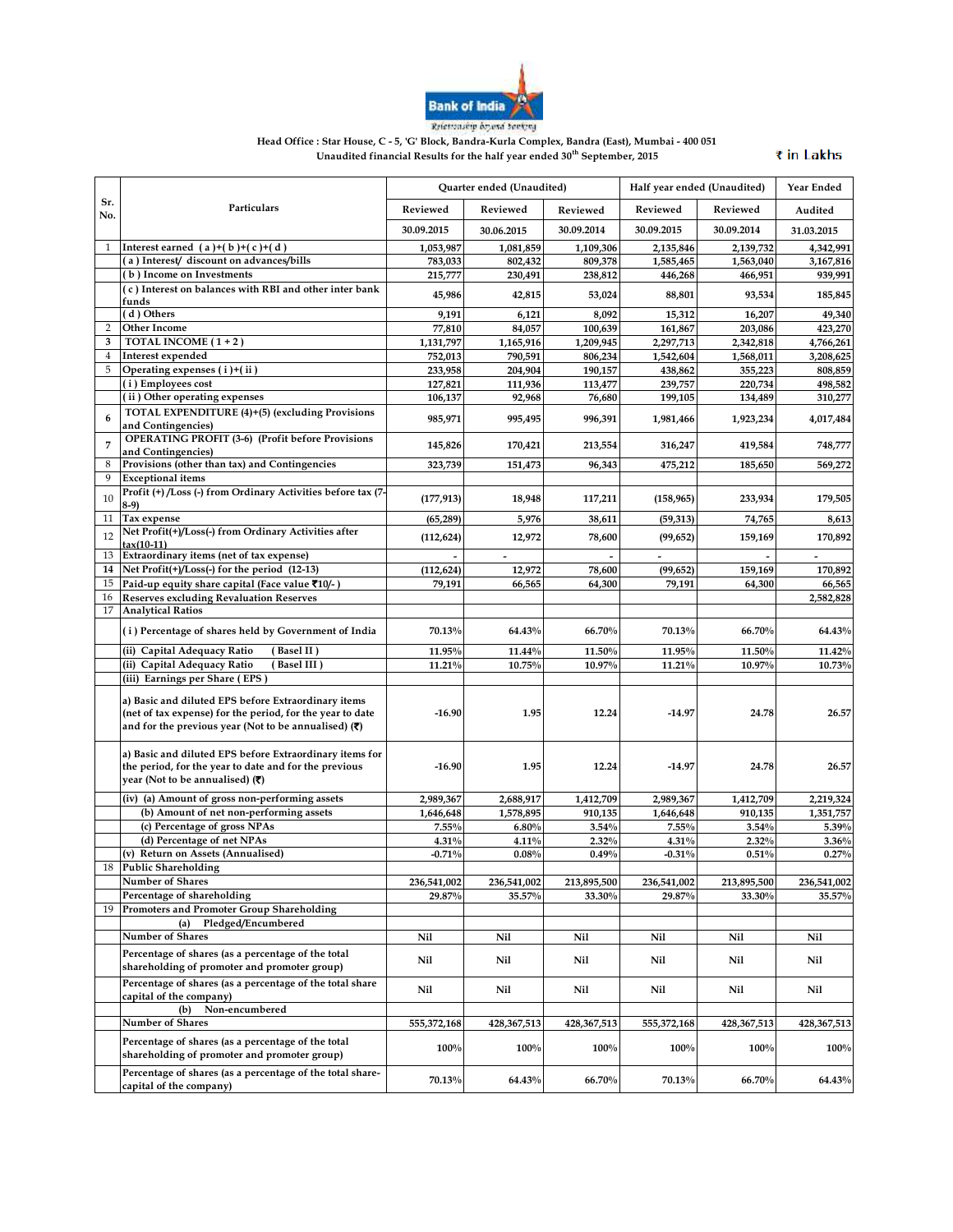## **Segment Information Part A: Business Segments**

|                                          | Quarter ended (Unaudited) |            | Half year ended (Unaudited) |            | Year Ended |            |
|------------------------------------------|---------------------------|------------|-----------------------------|------------|------------|------------|
| Particulars                              | Reviewed                  | Reviewed   | Reviewed                    | Reviewed   | Reviewed   | Audited    |
|                                          | 30.09.2015                | 30.06.2015 | 30.09.2014                  | 30.09.2015 | 30.09.2014 | 31.03.2015 |
|                                          |                           |            |                             |            |            |            |
| <b>Segment Revenue</b>                   |                           |            |                             |            |            |            |
| a) Treasury Operations                   | 287,979                   | 303,635    | 328,685                     | 591,614    | 638,399    | 1,292,195  |
| b) Wholesale Banking Operations          | 487,841                   | 565,544    | 540,091                     | 1,053,385  | 1,112,993  | 2,193,490  |
| c) Retail Banking Operations             | 380,404                   | 321,368    | 343,207                     | 701,772    | 593,592    | 1,278,901  |
| d) Unallocated                           | (20, 981)                 | (20, 881)  | 566                         | (41, 862)  | 1,876      | 14,050     |
| Total                                    | 1,135,243                 | 1,169,666  | 1,212,549                   | 2,304,909  | 2,346,860  | 4,778,636  |
| Less: Inter Segment Revenue              | 3,446                     | 3,750      | 2,604                       | 7,196      | 4,042      | 12,375     |
| <b>Income from Operations</b>            | 1,131,797                 | 1,165,916  | 1,209,945                   | 2,297,713  | 2,342,818  | 4,766,261  |
| <b>Segment Results</b>                   |                           |            |                             |            |            |            |
| a) Treasury Operations                   | 8,255                     | 27,619     | 47,031                      | 35,874     | 95,767     | 150,996    |
| b) Wholesale Banking Operations          | (160, 712)                | 4,866      | 52,101                      | (155, 846) | 128,176    | 75,007     |
| c) Retail Banking Operations             | 10,727                    | 22,473     | 15,028                      | 33,200     | 24,629     | 13,179     |
| d) Unallocated                           | (36, 183)                 | (36, 010)  | 3,051                       | (72, 193)  | (14, 638)  | (59, 677)  |
| Total                                    | (177, 913)                | 18,948     | 117,211                     | (158, 965) | 233,934    | 179,505    |
| Less : i) Other Un-allocable expenditure |                           |            |                             |            |            |            |
| ii) Un-allocable income                  |                           |            |                             |            |            |            |
| <b>Total Profit Before Tax</b>           | (177, 913)                | 18,948     | 117,211                     | (158, 965) | 233,934    | 179,505    |
| <b>Provision for Tax</b>                 | $-65,289$                 | 5,976      | 38,611                      | (59, 313)  | 74,765     | 8,613      |
| <b>Net Profit</b>                        | (112, 624)                | 12,972     | 78,600                      | (99, 652)  | 159,169    | 170,892    |
| <b>Segment Assets</b>                    |                           |            |                             |            |            |            |
| a) Treasury Operations                   | 20,115,656                | 18,937,513 | 18,236,575                  | 20,115,656 | 18,236,575 | 18,693,602 |
| b) Wholesale Banking Operations          | 29,026,980                | 30,037,022 | 31,727,023                  | 29,026,980 | 31,727,023 | 31,737,316 |
| c) Retail Banking Operations             | 10,427,750                | 9,892,803  | 9,517,849                   | 10,427,750 | 9,517,849  | 9,996,515  |
| c) Unallocated                           | 1,149,153                 | 1,153,471  | 1,139,544                   | 1,149,153  | 1,139,544  | 1,442,342  |
| Total                                    | 60,719,539                | 60,020,809 | 60,620,991                  | 60,719,539 | 60,620,991 | 61,869,775 |
| <b>Segment Liabilities</b>               |                           |            |                             |            |            |            |
| a) Treasury Operations                   | 19,216,164                | 18,076,071 | 17,366,861                  | 19,216,164 | 17,366,861 | 17,958,290 |
| b) Wholesale Banking Operations          | 27,734,133                | 28,687,389 | 30,281,354                  | 27,734,133 | 30,281,354 | 30,458,181 |
| c) Retail Banking Operations             | 9,991,412                 | 9,460,146  | 9,054,796                   | 9,991,412  | 9,054,796  | 9,627,330  |
| c) Unallocated                           | 464,100                   | 635,671    | 772,328                     | 464,100    | 772,328    | 681,301    |
| Total                                    | 57,405,809                | 56,859,277 | 57,475,339                  | 57,405,809 | 57,475,339 | 58,725,102 |
| Capital Employed                         |                           |            |                             |            |            |            |
| (Segment Assets - Segment Liabilities)   |                           |            |                             |            |            |            |
| a) Treasury Operations                   | 899,492                   | 861,442    | 869,715                     | 899,492    | 869,715    | 735,312    |
| b) Wholesale Banking Operations          | 1,292,847                 | 1,349,634  | 1,445,669                   | 1,292,847  | 1,445,669  | 1,279,135  |
| c) Retail Banking Operations             | 436,338                   | 432,657    | 463,052                     | 436,338    | 463,053    | 369,185    |
| c) Unallocated                           | 685,053                   | 517,800    | 367,216                     | 685,053    | 367,216    | 761,041    |
| Total                                    | 3,313,730                 | 3,161,533  | 3,145,652                   | 3,313,730  | 3,145,652  | 3,144,673  |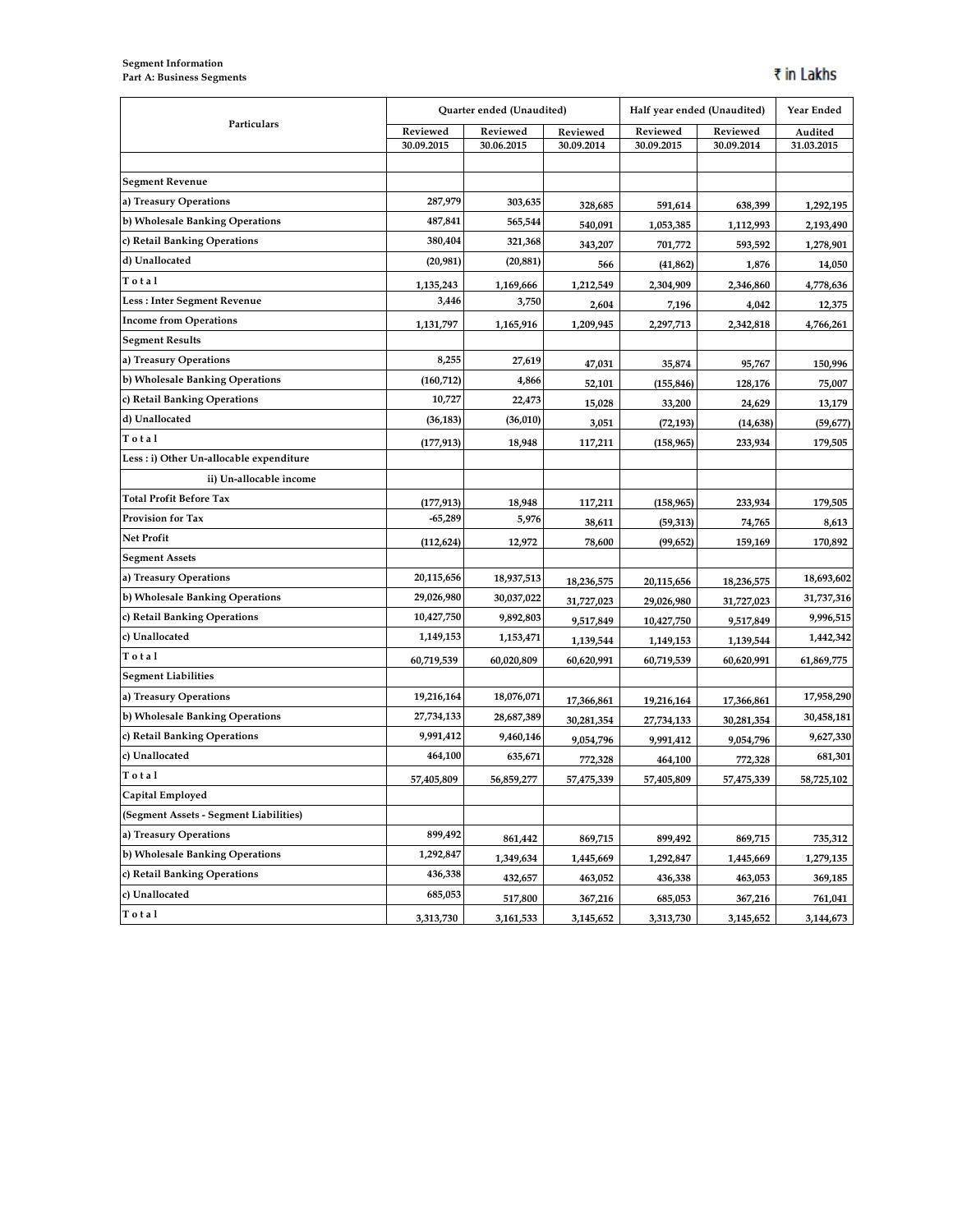## **Part B: Geographical Segments**

## ₹ in Lakhs

|               | <b>Ouarter ended (Unaudited)</b> |            |            | Half year ended (Unaudited) |            | <b>Year Ended</b> |
|---------------|----------------------------------|------------|------------|-----------------------------|------------|-------------------|
| Particulars   | Reviewed                         | Reviewed   | Reviewed   | Reviewed                    | Reviewed   | Audited           |
|               | 30.09.2015                       | 30.06.2015 | 30.09.2014 | 30.09.2015                  | 30.09.2014 | 31.03.2015        |
|               |                                  |            |            |                             |            |                   |
| Revenue       |                                  |            |            |                             |            |                   |
| Domestic      | 1,005,284                        | 1,039,917  | 1,083,015  | 2,045,201                   | 2,090,964  | 4,265,053         |
| International | 126.513                          | 125.999    | 126,930    | 252,512                     | 251,854    | 501,208           |
| <b>Total</b>  | 1,131,797                        | 1,165,916  | 1,209,945  | 2,297,713                   | 2,342,818  | 4,766,261         |
| Assets        |                                  |            |            |                             |            |                   |
| Domestic      | 43,739,370                       | 43,488,341 | 42,929,046 | 43.739.370                  | 42,929,046 | 45,533,649        |
| International | 16.980.169                       | 16,532,468 | 17,691,945 | 16,980,169                  | 17,691,945 | 16,336,126        |
| Total         | 60.719.539                       | 60.020.809 | 60.620.991 | 60,719,539                  | 60.620.991 | 61,869,775        |

**Note: There are no significant Other Banking Operations carried on by the Bank.**

**Allocations of costs :**

**a) Expenses directly attributable to particular segment are allocated to the relative segment.**

**b) Expenses not directly attributable to specific segment are allocated in proportion to number of employees/business managed.**

### ₹ in Lakhs **Summarised Unaudited Balance Sheet**

|                                                       | As at      |            |  |  |
|-------------------------------------------------------|------------|------------|--|--|
| <b>Particulars</b>                                    | Reviewed   | Reviewed   |  |  |
|                                                       | 30.09.2015 | 30.09.2014 |  |  |
| <b>CAPITAL AND LIABILITIES</b>                        |            |            |  |  |
| Capital                                               | 79,265     | 64,300     |  |  |
| <b>Reserves and Surplus</b>                           | 3,234,465  | 3,081,352  |  |  |
| Deposits                                              | 52,519,558 | 51,843,241 |  |  |
| <b>Borrowings</b>                                     | 3,606,968  | 3,957,492  |  |  |
| Other Liabilities and provisions                      | 1,279,283  | 1,674,606  |  |  |
| TOTAL                                                 | 60,719,539 | 60,620,991 |  |  |
|                                                       |            |            |  |  |
| <b>ASSETS</b>                                         |            |            |  |  |
| Cash and balances with Reserve Bank of India          | 2,316,340  | 2,689,406  |  |  |
| Balances with bank and money at call and short notice | 5,968,097  | 4,858,464  |  |  |
| Investments                                           | 11,789,269 | 12,019,719 |  |  |
| <b>Advances</b>                                       | 38,166,672 | 39,314,220 |  |  |
| <b>Fixed Assets</b>                                   | 584,683    | 582,774    |  |  |
| <b>Other Assets</b>                                   | 1,894,478  | 1,156,408  |  |  |
| TOTAL                                                 | 60,719,539 | 60,620,991 |  |  |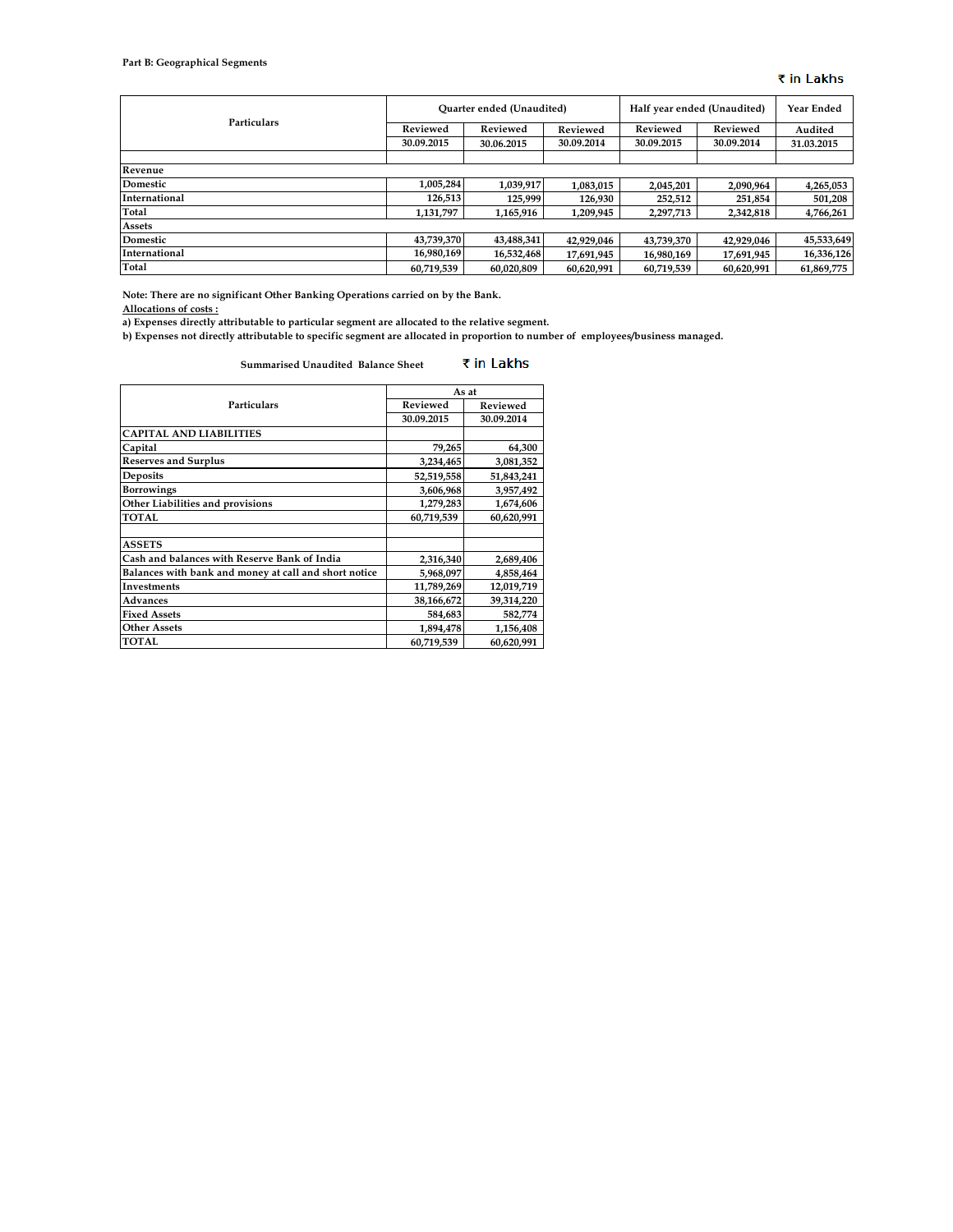# **NOTES:**

- 1. The financial results for the quarter ended  $30<sup>th</sup>$  September, 2015(quarter)/half year ended 30<sup>th</sup> September, 2015 (period)have been arrived at on the basis of the same accounting policies as those followed in the preceding financial year ended  $31<sup>st</sup>$  March, 2015.
- 2. The above financial results have been reviewed by the Audit Committee of Board and approved by the Board of Directors at their meeting held on  $9<sup>th</sup>$  November, 2015. The same have been subjected to Review by the Statutory Central Auditors of the Bank, in line with the guidelines issued by Reserve Bank of India and as per the requirement of listing agreement with stock exchanges.
- 3. The financial results for the quarter/period ended 30thSeptember, 2015have been arrived at after considering extant guidelines of Reserve Bank of India (RBI) on prudential norms for Income Recognition and Asset Classification and Provisioning and providing for other usual and necessary provisions including employee benefits.
- 4. Pursuant to Reserve Bank of India Letter No. DBS:CO:SSM:(BOI)14657:13.37.001:2014-15 dated 20<sup>th</sup> May, 2015, the bank had deferred provision of  $\overline{5709.31}$  Crores in respect of certain NPAs and loss of`403.21 Crores on sale of certain NPAs to be amortized over a period of 3 quarters commencing from June 2015.Accordingly, during the period  $\text{\textsterling}472.87$  Crores including  $\text{\textsterling}236.44$  Crores for the quarter and  $\text{\textsterling}268.80$ Crores including `134.40 Crores for the quarter has been amortised towards such NPAs and loss on sale of such NPAs respectively and balance of  $\overline{2}236.44$  Crores towards provision for such  $NPAs$  and  $\text{\textsterling}134.41$ Crores towards loss on sale of such NPAs is being carried forward to be charged to profit & loss account of future periods.
- 5. Pursuant to Reserve Bank of India Letter No. DBR:BP:17252:21.04.048:2014-15 dated 13th May, 2015, the bank has been allowed to amortize the shortfall arising out of sale of financial assets to ARCs, sold from 26th February, 2014 over a period of 8 quarters from the quarter in which the asset was sold. Consequently, the bank has amortised  $\bar{\tau}$ 170.54 Crores during the period including  $\bar{z}89.14$ Croresduring the quarter and the balance of `354.99 Crores is being carried forward to be charged to Profit & Loss Account of future periods.
- 6. Pursuant to RBI Circular No. DBR.No.BP.BC.27/21.04.048/2015-16 dated 2nd July, 2015, the Bank has changed the discount rate to re-compute the diminution in the fair value of restructured advances on Net Present Value basis and has recomputed such diminution as on  $30<sup>th</sup>$  June, 2015 and consequently the Bank, as a one-time measure to implement the circular, had written back provision of  $\overline{442.67}$  Crores during the period including  $\overline{N}$  and for the quarter. Such re-computation is generally being carried out annually.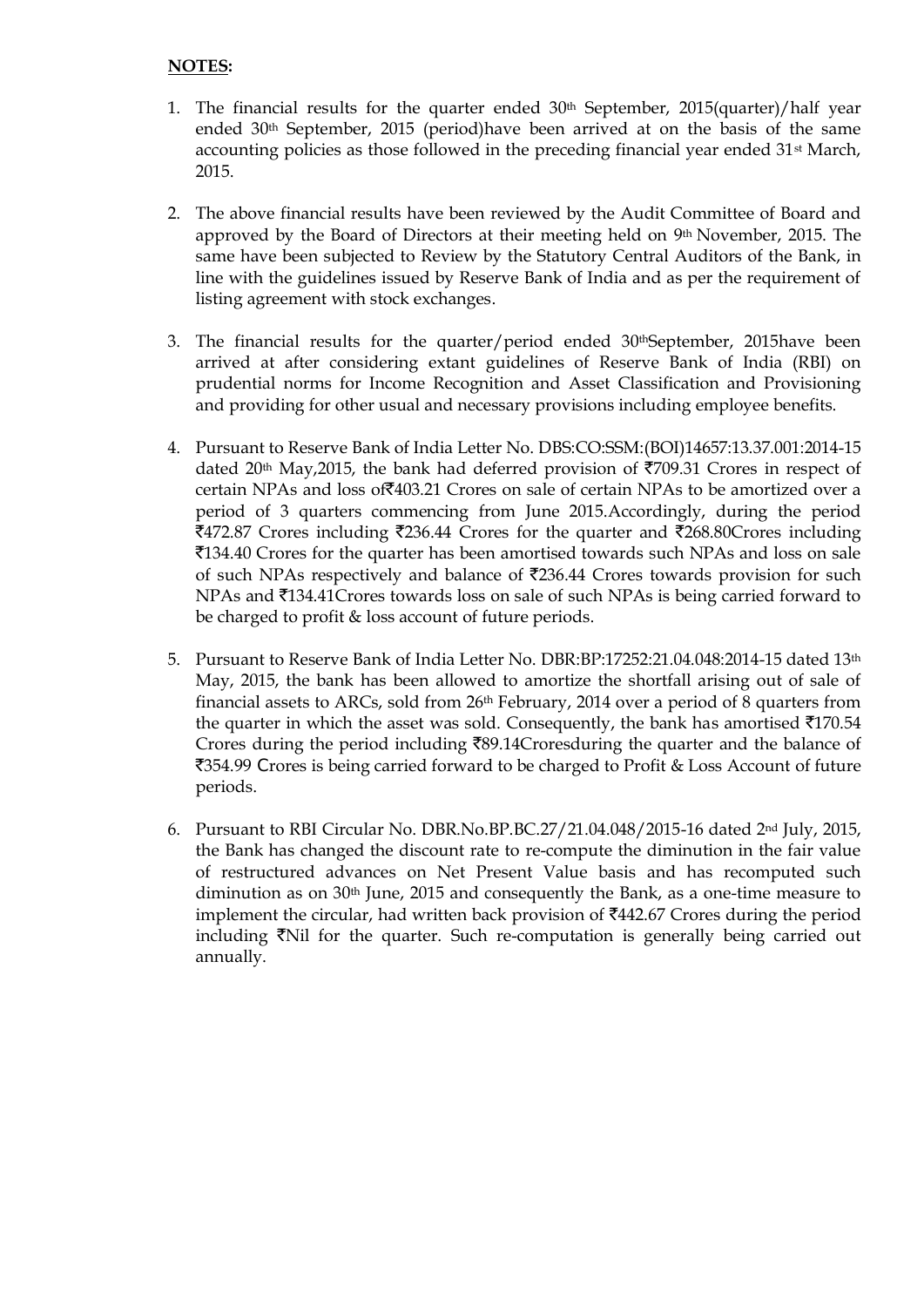- 7. In terms of RBI Circular DBR.BP.BC.No.31/21.04.018/2015-16 dated July 16, 2015, the Bank has included deposits placed with NABARD/SIDBI and NHB, on account of shortfall in lending to priority sector, under 'Other Assets'.Earlierthese were included under 'Balance with Banks &Money at Call &Short Notice'. Interest income on these deposits has been included under 'Interest Earned-Others'.Earlier such interest income was included under 'Interest Earned –Interest on Balances with Reserve Bank of India & Other Inter Bank Funds'.
- 8. On 30<sup>th</sup> September 2015, Bank has allotted 12,70,04,655 Equity shares of  $\bar{z}10/$  each at a premium of  $\bar{z}$ 183.30 per shareto the Government of India as approved by shareholders in the Extra-ordinary General meeting dated 28th September, 2015 in accordance with SEBI (ICDR) Regulations 2009 on preferential basis.Total amount received by the Bank on this account is  $\overline{5}2455.00$  Crores.
- 9. During the quarter ended 30<sup>th</sup> June, 2015, the bank has decided to adopt IALM 2006-08 table instead of LIC 1994-96 as followed earlier in respect of employees' benefits. Accordingly, based on the estimated actuarial liability as on 31-03-2016, the bank has decided to make provision for such additional liability evenly over 4 quarters commencing from quarter ended June 2015. The impact of such change in accounting estimate to the extent of actuarial gain or losses, if any, due to change in mortality table has not been ascertained.
- 10. Pursuant to finalisation of wage revision agreement effective from November 2012, the Bank has reversed excess provision of  $\bar{c}68.47$  Crores during the period including `19.47Croresfor the quarter. {Previous period provision of `161.00 Crores (`81.00 Crores provision for the previous quarter) was made}.
- 11. The Provision Coverage Ratio of the bank as at the end of the period is 55.08% (Previous period 56.32%).
- 12. Information on Investor Complaints pursuant to Clause 41 of the Listing Agreement, for the quarter ended30<sup>th</sup> September, 2015 is as under:

| Pending as on               | Received | Resolved | Pending as on                    |
|-----------------------------|----------|----------|----------------------------------|
| 30 <sup>th</sup> June, 2015 |          |          | 30 <sup>th</sup> September, 2015 |
|                             |          |          |                                  |

13. In terms of RBI Circular DBOD.BP.BC.2/21.06.201/2013-14 dated July 1, 2013, Banks arerequired to make disclosures related to the Composition of Capital with effect from 30th September 2013. Accordingly, Pillar 3 disclosures under Basel III Capital Regulations are being made available on Banks' website at the link [http://www.bankofindia.co.in/english/Regdisclosuresec.aspx.](http://www.bankofindia.co.in/english/Regdisclosuresec.aspx) These disclosures have not been subjected to Audit.